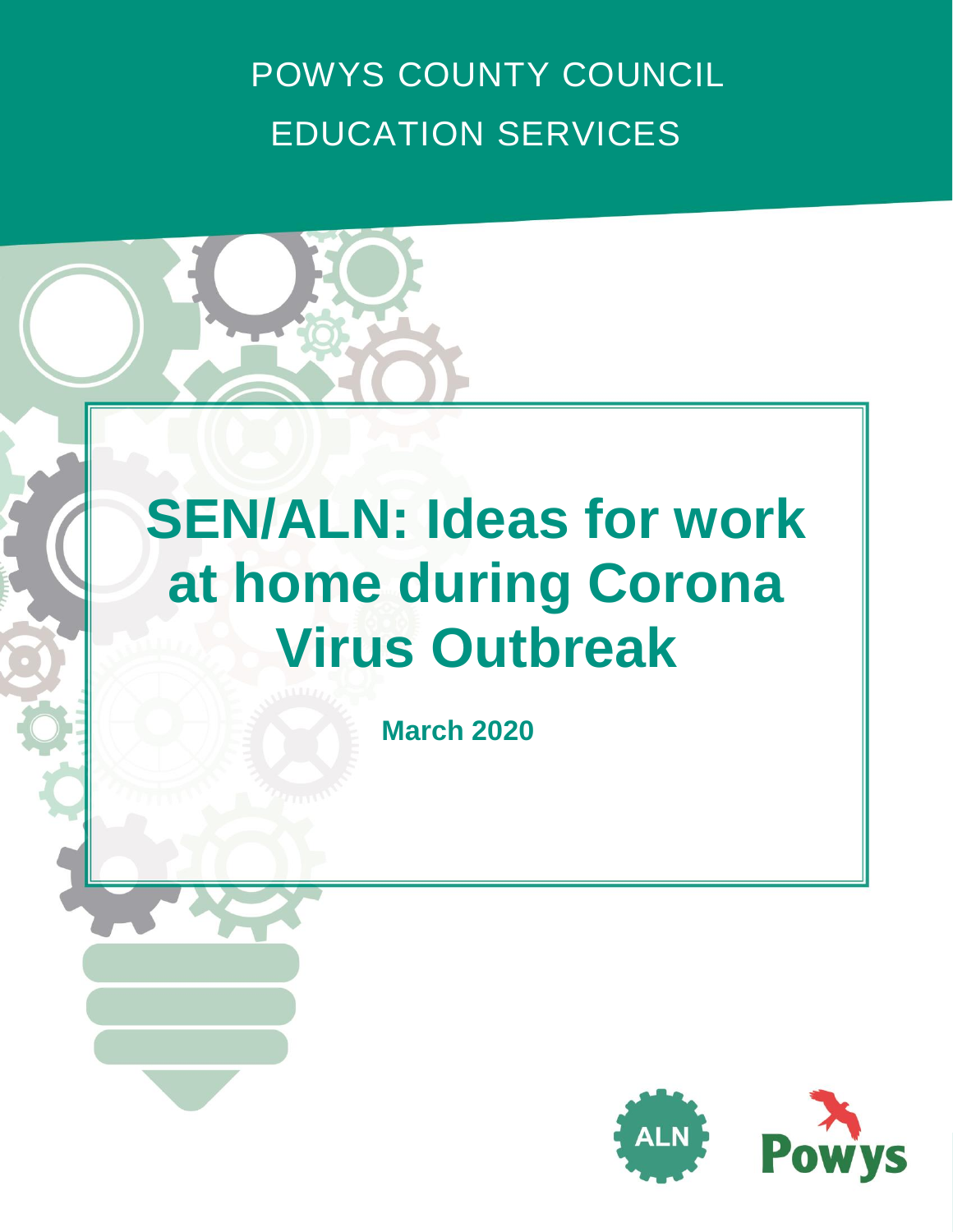# **Introduction**

During the Corona Virus outbreak, many pupils will self-isolate and remain at home. It can be difficult to provide work and tasks that are differentiated to meet the needs of all of our pupils, particularly the pupils who have a special educational or additional learning need.

There have been many resources published online over the last couple of days to help support schools in providing support and work for pupils with SEN/ALN whilst they are selfisolating or in the event of school closure.

This document puts together a variety of resources and links so that they are in a single place.

Although we have looked through the resources and selected them for their appropriateness and to provide a variety of resources for all ages, we cannot guarantee the suitability for individual pupils or the quality of each resource.

Thank you for your continued support and hard work. If you need to talk or would like to discuss individual situations please don't hesitate to make contact.

Keep safe and well,

With best wishes Simon

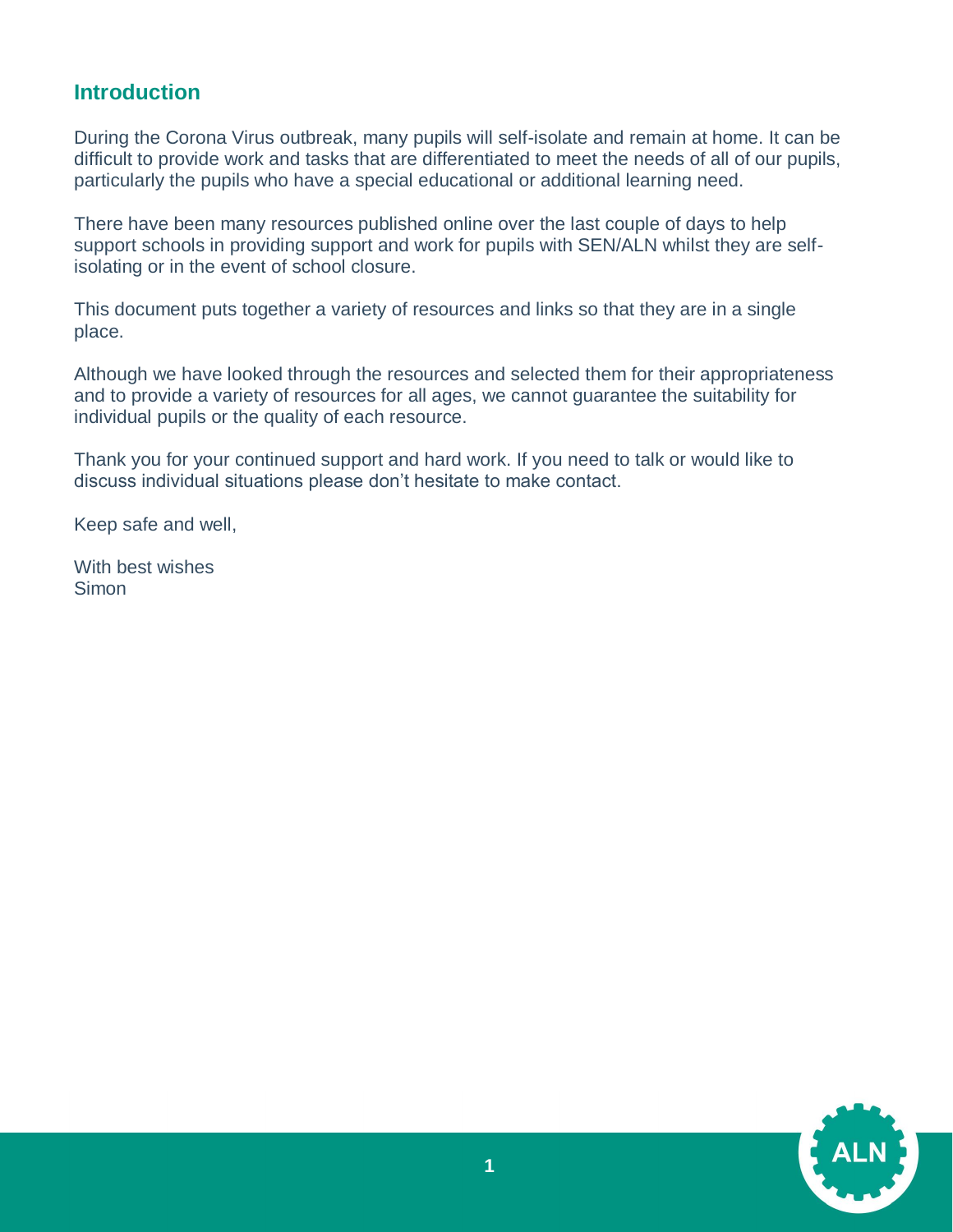# **Resources and links**

# **Corona Virus**

<https://www.easy-read-online.co.uk/media/53192/advice-on-the-coronavirus-v1.pdf>

 Easy read document for explain what Corona Virus is. Useful for pupils with ASD and anxiety.

#### **Supporting vulnerable learners at home**

[https://multimedia.getresponse.com/getresponse-wXV64/documents/2f95a7db-58ef-45ab](https://multimedia.getresponse.com/getresponse-wXV64/documents/2f95a7db-58ef-45ab-b56e-07303379e948.pdf)[b56e-07303379e948.pdf](https://multimedia.getresponse.com/getresponse-wXV64/documents/2f95a7db-58ef-45ab-b56e-07303379e948.pdf)

• Professional Round Table Discussion and Advice on supporting the most vulnerable pupils whilst at home

# **Resources for SEN/ALN pupils**

<https://inclusiveteach.com/free-printable-sen-teaching-resources/>

• Resources for SEN/ALN pupils

<https://www.ianbean.co.uk/senict-members-resource-portal/>

• SEN ICT Resources – accessible activities and support materials

<https://www.senteacher.org/>

• Free and adaptable SEN Resources

<https://www.bbc.co.uk/cbeebies/games> <https://www.bbc.co.uk/cbbc>

Games and activities for younger children

<https://kobiapp.io/en/home-reading-practice/>

• Allows for any book to be imported and text to be changed.

<https://www.phonicsplay.co.uk/>

• Interactive phonics games

<https://www.accessibyte.com/stay-safe>

Apps for users who are blind, visually impaired, deaf, dyslexic, or have other reading difficulties